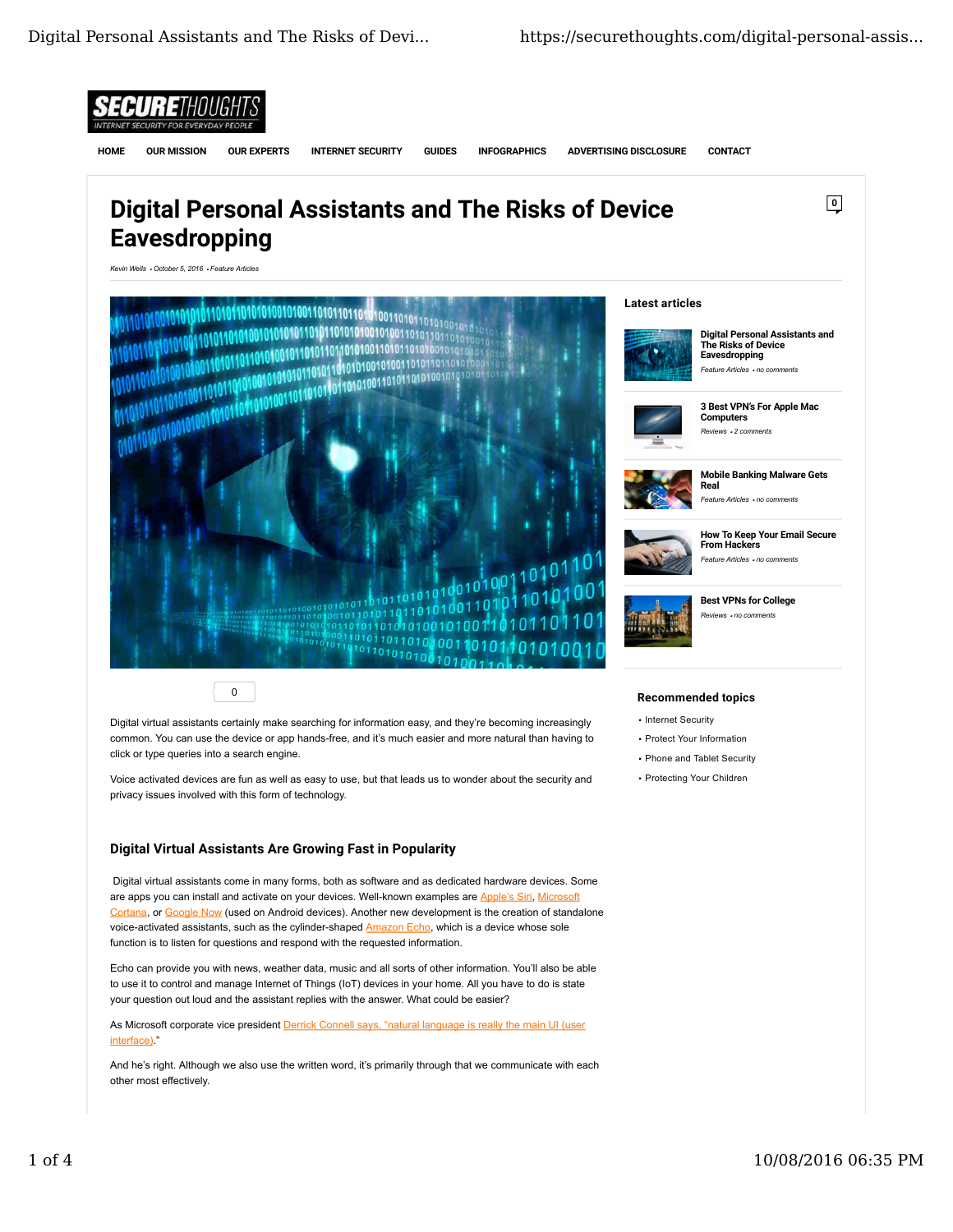We just need to remember that these new intelligent apps and devices also come with a risk.

# What Are the Risks with Digital Virtual Assistants?

#### Is your virtual assistant always standing by, ready to listen?

Last year's Samsung smart TV incident was a wake-up call about the dangers of internet-connected devices and the ease in which they can be used for eavesdropping.

Samsung were forced to admit they were logging user activity and voice commands and then sending this data to their central server for evaluation. This functionality was enabled by default in Samsung's smart TVs.

This is a common feature of voice recognition apps and devices. Simple commands are processed immediately by the device. More complex or so far unrecognized requests are sent to the provider's server for analysis, so the device can then understand and remember them for the future.

Samsung was merely engaging in what many companies do, namely using data analysis to improve the reliability of their voice recognition software.

Yet what happens to that data?

 $\checkmark$ 

The obvious answer is that data mined from voice recognition apps and devices can be used for marketing purposes. As an example, your smart TV could suddenly start showing commercials that reflect your queries. It could even recommend programs that you might want to watch.

And what about the rights of third parties who are present in the range of the device? What about those who haven't given their consent to be listened to, recorded or have video and audio recordings of them analyzed?

I have developed mixed feelings about these new listening apps and devices.

We've become used to the idea that search engines analyze our searches. Data tracking already occurs when you work online. Search for something in Google or Amazon and chances are your browser will start displaying ads about what you were looking for.

Intelligent voice recognition takes this to a whole new level.

As a tech guy who's enthusiastic about the benefits new digital technology can bring us, I think there's great potential for new digital applications and devices to improve our lives, save us time and money, and help us more effectively access the information we need.

As a libertarian who believes in the importance of protecting our freedom, I also have doubts and concerns about the way this new technology might operate in practice.

While I'm a tech enthusiast, I don't fancy the idea of having one of these virtual assistant gadgets on my desk or in my living room. There are too many open-ended questions that need resolving before I go and buy an Amazon Echo or a Samsung Otto.

These devices also want to provide you with the information you need without too much prompting. The idea is for the device to become intelligent and actively anticipate what you want.

I'm not sure I want some smart gadget sitting on my desk or in my living room there listening. I'm happy with my devices being on tap – not on top.

#### There's a Trade-Off Between Convenience and Privacy

The bottom line is that there's a delicate trade-off between the convenience of intelligent devices and your digital privacy. That being said, this doesn't mean you should just accept infringements upon your privacy.

How much encroachment on your privacy are you prepared to accept in exchange for the convenience of using devices that are always attentive and online? This is something you need to ask yourself.

#### Can Governments Eavesdrop On Our Devices?

The short answer to this is yes. Just as governments tap telephones when they have what they consider a legitimate reason, it's also possible to tap into our connected devices.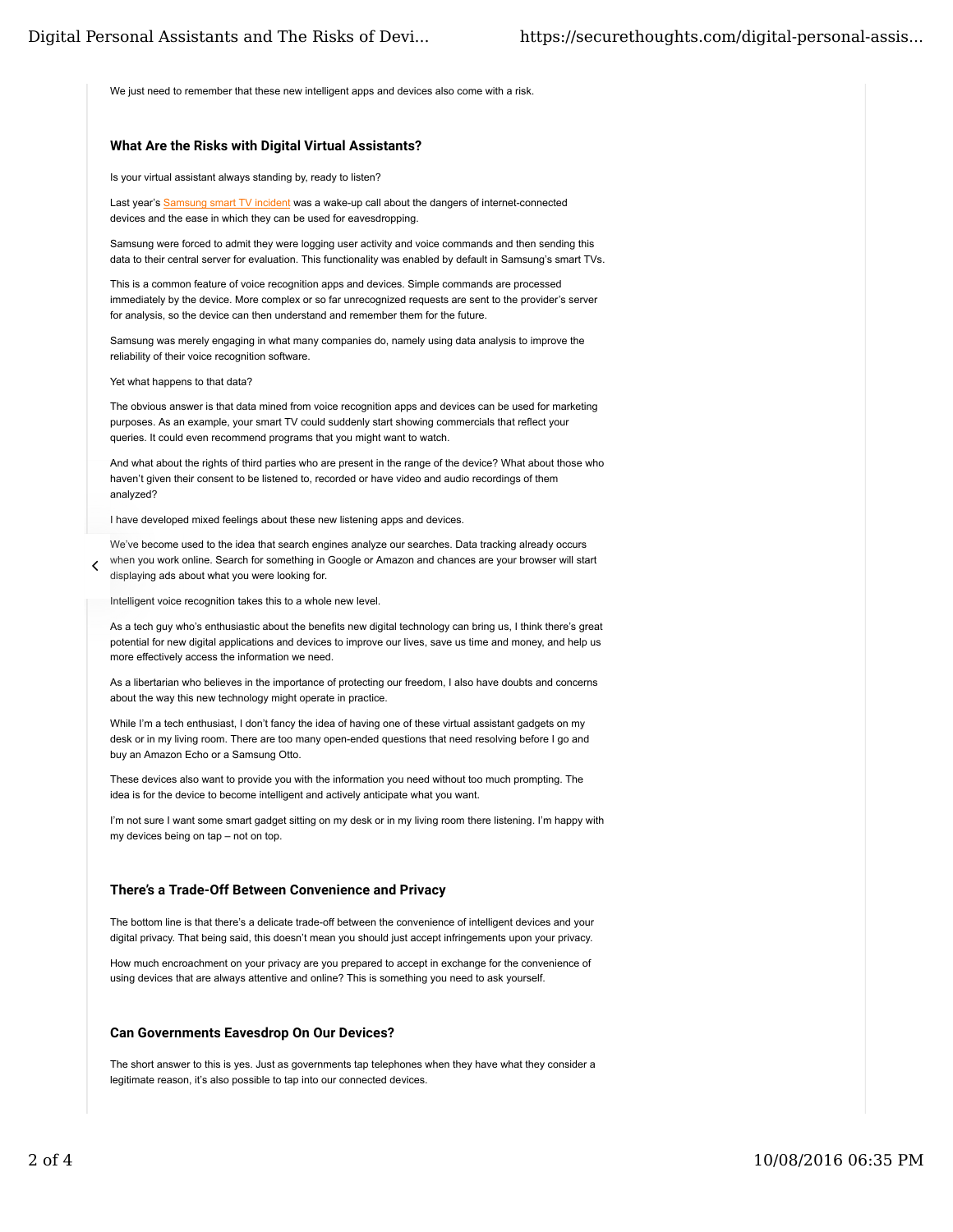It's already public knowledge that the National Security Agency NSA intercepts, evaluates, and stores vast amounts of data tapped every day from the internet.

Edward Snowden revealed that the NSA uses backdoors provided by device and software manufacturers to eavesdrop on devices as well as view emails, documents and images to determine the locations of people.

#### How Can You Best Protect Yourself Against Device Eavesdropping?

It's not absolutely certain whether the on/off button on Amazon Echo and other devices actually does what it claims. It's been suggested that mobile phones and devices like Echo can still be listening even when they are switched off.

The only way you can be certain your devices are not eavesdropping on you is to disconnect them from the internet.

There are a number of other steps you can still take to protect your digital privacy:

- Only switch on devices such as Amazon Echo when you actually need to use it.
- Avoid using the "quick" or "easy" setup options when you activate a new device. Instead, select "custom settings" that give you the ability to set privacy features on a more detailed level.
- Keep your webcam covered when you're not using it. You might also want to cover the microphone slit on your device as well. FBI Director James Comey publicly admitted that he puts tape over his laptop webcam and advises other people to do the same.
- Be wary of terms of service changes proposed by providers and app developers. Sometimes these can involve subtle changes giving the provider the right to eavesdrop on your device and data. Check any proposed changes carefully.
- Keep informed on software updates and what they do in terms of changing functionality related to privacy.
- Take the time to learn how the privacy settings on your device operate and how to set them. Contact customer support if you need additional help with configuring them.
- Seek out alternative apps and if necessary devices if you're unhappy with the privacy policy of your present ones.

## Conclusion

 $\checkmark$ 

The range of smart voice recognition devices and apps available is still small, but we're on the brink of seeing an enormous expansion in the volume and variety of devices that will employ voice recognition.

We can't stop voice recognition development – it's far too useful of a technology. Yet we do need to be careful that it does not get out of control and become too easily used against us.

We're going to be seeing a great deal more device eavesdropping issues in the future. We'll also see more hacking incidents as different types of household devices become connected to the Internet.

There are a whole range of matters of concern surrounding digital virtual devices which are going to have to be clarified. The future is going to be interesting.

Do you have any thoughts on device eavesdropping? Do you think that people will need to fight back for their right to privacy? Do you think that this issue is something we don't really need to worry about? Please let us know what you think by leaving a comment below.





Mobile Banking Malware Gets



RELATED ARTICLES